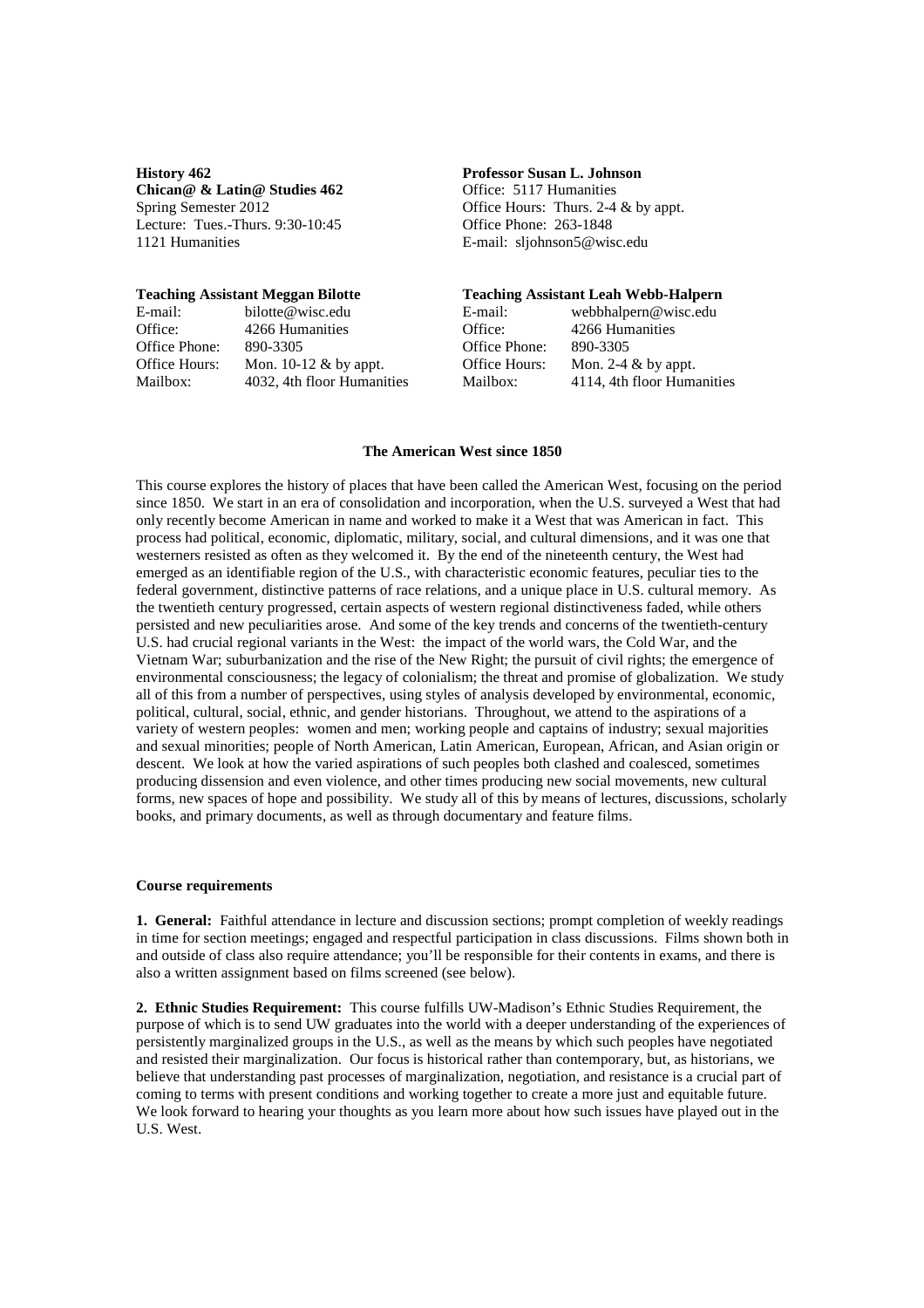**3. Laptops and notetaking:** The use of laptop computers, tablets, smart phones, or other screen-based devices is not permitted during lecture (including when films are screened) or in discussion sections, unless you have a medical need that has been authorized by the McBurney Disability Resource Center. If you do have authorization from the McBurney Center, please discuss this with us during the first week of class. Notetaking should be done by hand, and we encourage you to share your notes with one another. In addition, lecture outlines and key terms will be displayed throughout each lecture and are also available on the Learn@UW site for this class. New outlines and terms usually are posted on Learn@UW the night before each lecture; you may wish to print these materials out and bring them with you to class.

**4. Course materials on Learn@UW:** Virtually all course materials will be posted on the Learn@UW site for this class. The exceptions to this rule include maps and the midterm and final exams, which will be distributed in hard copy during regularly scheduled lecture periods.

**5. Readings and discussions:** This course has a heavy reading load. Be sure to budget your time so that you can complete assigned readings each week before your discussion section meets. Readings complement lectures and films screened in class; they only occasionally cover the same material. Some of the toughest reading comes in the three single-author texts assigned in class (books by William Cronon, Monica Perales, and Eric Avila), which is why we'll be discussing these books both in section and in lecture (one lecture period for each of the three books). Still, most discussion of readings will occur in discussion section, and you won't be able to participate in section unless you've done the reading (note that course participation counts for 20% of your final grade). In section, you'll relate readings to lectures and films, but the primary purpose of section is discussion of assigned readings, not review of lecture material. It's also in section that you'll learn how to read and analyze primary sources (reproduced in *The West in the History of the Nation*), which are the building blocks of historical research and writing.

**6. Film Journals:** Each of you should keep a journal about your intellectual reactions to the documentary and feature films that will be screened for this class. You'll have one opportunity to turn in a 1-2 page journal entry that discusses selected films and their *relationship to readings and lectures*. You may choose *either of the following two options* (note that an additional, extra credit opportunity follows):

*Option #1*: Write a 1-2 page journal entry in which you discuss all three episodes of the film *The West* screened in class and their relationship to other course materials (readings and lectures). If you choose this option, your film journal entry is due at the beginning of lecture on Tues. March 6.

*Option #2*: Write a 1-2 page journal entry in which you discuss the four documentary films *Goin' Back to T-Town; A Family Gathering; The Longoria Affair;* and *The Times of Harvey Milk* and their relationship to other course materials (readings, lectures, and other films). If you choose this option, your film journal entry is due at the beginning of lecture on Tues. May 8.

Remember, you need to *turn in only one of these two journal entries*. Your journal entry can be word-processed or handwritten. It won't be graded, but it will be marked using  $a +$ ,  $\checkmark$ , - system, and this mark will be used to help determine your course participation grade. Your professor, rather than your teaching assistant, will evaluate all film journal entries.

*Extra Credit Option*: You will earn extra credit toward your course participation grade if you write another1-2 page journal entry in which you discuss the two feature films, *High Noon* and *Smoke Signals*, and their relationship to other course materials (readings, lectures, and other films). If you write an extra credit journal entry, it is due at the beginning of lecture on the last day of class, Thurs. May 10.

**7. Papers:** You will write two papers for this class, a short 2-page paper on assigned primary sources, and a longer 5-page paper on one of the three single-author books assigned to the class as a whole. Both papers are designed to give you hands-on experience with the building blocks of history, that is, original primary source materials.

*a. First paper*: Two pages, double-spaced. You'll receive guidelines for this paper early in the semester. The paper will give you a chance to consider in depth one week's primary source readings from *The West in the History of the Nation*. Please note that the chapters for this paper appear *not* in volume 2 of this book, which you have purchased, but in volume 1, which is not assigned in this class. Instead, you will be purchasing a photocopy of these chapters at Bob's Copy Shop at 208 N. Charter St., or else reading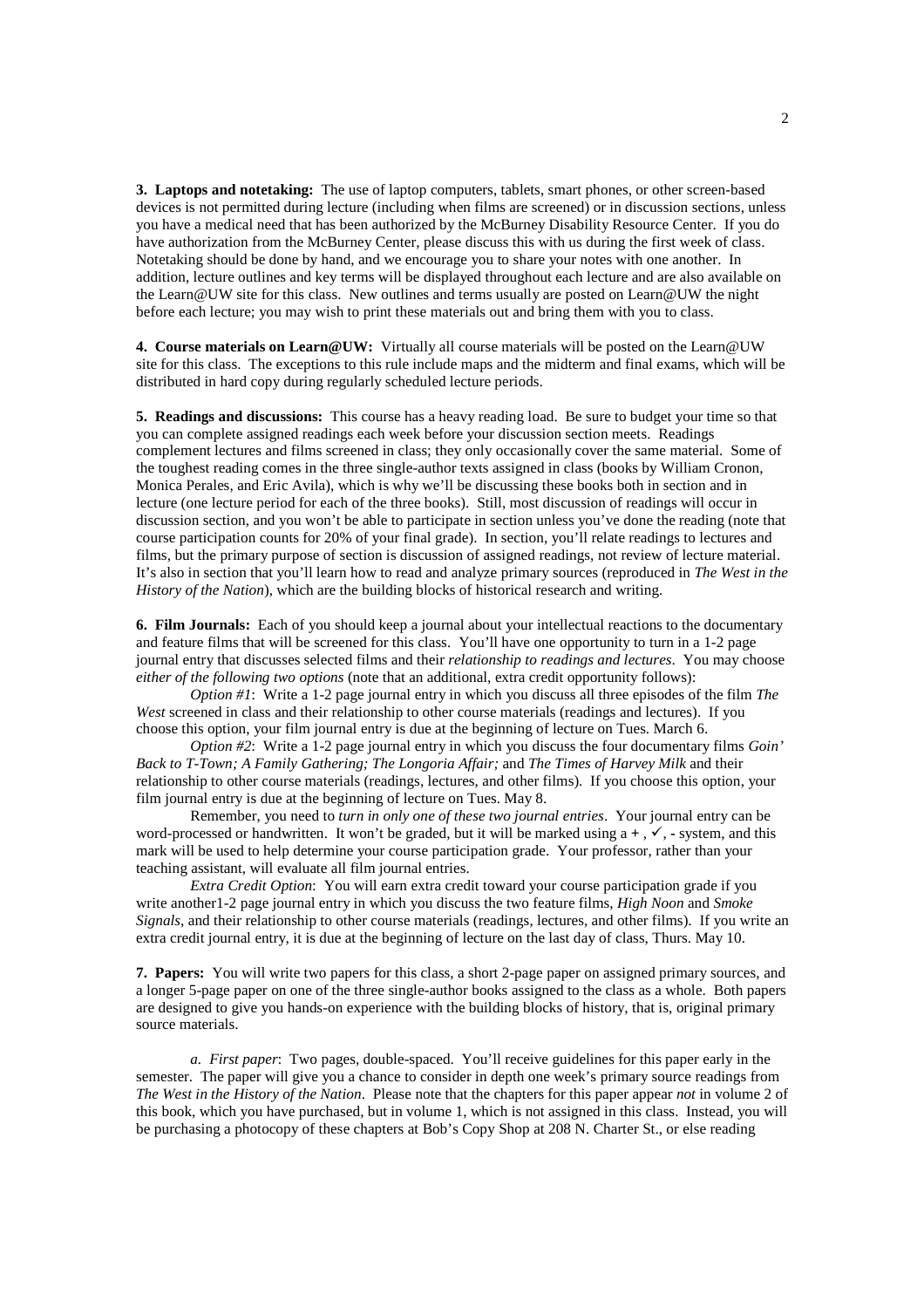them on reserve at College Library or online on the Learn@UW site for this class. The assigned chapters are: Chapter 13, "The Sectional Crisis: The West Divides the Nation," and Chapter 14, "The Civil War: Bringing the Battlefront to the West." You'll choose at least two of the primary sources in these chapters and analyze the different points of view of the sectional conflict in the West represented by each. Your paper will be due at the beginning of lecture on Thurs. Feb. 9.Papers must be word-processed, doublespaced, with standard one-inch margins. Late papers will be accepted without penalty only if you negotiate an alternative due date with your teaching assistant at least *48 hours prior to the due date* specified here. Otherwise, late papers will drop by one-half of a grade for each day that they are late.

*b. Second paper*: Five pages, double-spaced. You'll receive detailed guidelines for this paper early in the semester. This paper will be written individually, but there will be teamwork involved in your initial research. For this paper, you'll use as your starting point one of the three single-author books assigned to the class as a whole: Cronon, *Nature's Metropolis*; Perales, *Smeltertown*; and Avila, *Popular Culture in the Age of White Flight*. All of you will be reading all three of these books, but each of you individually will write a paper on just one of them. We'd like to have roughly equal numbers of students writing on each of these books. So during the first couple weeks of class, we'll ask you to designate your top two book choices, and then we'll divide the class into three similarly sized groups, each one assigned to a different book. We'll make every effort to assign you one of the two books you've chosen. The three mega-groups (each assigned one of the three books) will have time in class to organize themselves into smaller research teams (we suggest 2-4 students on each team). Each research team will then plan a research strategy for identifying primary source materials relevant to the book assigned. These primary sources should be found in libraries on campus or in electronic databases accessible through UW libraries. On Thurs. Feb. 9, a UW librarian will speak during lecture about how to find such sources, and you will organize yourselves into research teams. The teams from each mega-group will report on the primary sources they've found during the class period in which we'll be discussing the book assigned to that megagroup (*Nature's Metropolis*, Tues. Feb. 28; *Smeltertown*, Thurs. April 12; *Popular Culture in the Age of White Flight*, Thurs. May 3. Meanwhile, each individual should be deciding on one or two of the primary sources identified to use in the preparation of his or her individual paper. The actual paper, then, will be both a review of the book and an exploration of how the author uses primary sources to make a historical argument. You'll use the source(s) you've chosen to demonstrate in detail how the author uses primary materials. Your paper will be due at the beginning of lecture a week after the book you've read is discussed in class (*Nature's Metropolis*, Tues. March 6; *Smeltertown*, Thurs. April 19; *Popular Culture in the Age of White Flight*, Thurs. May 10). Papers must be word-processed, double-spaced, with standard one-inch margins. Late papers will be accepted without penalty only if you negotiate an alternative due date with your teaching assistant at least *48 hours prior to the due date* specified here. Otherwise, late papers will drop by one-half of a grade for each day that they are late.

**8. Exams:** There will be two take-home essay exams, a Midterm and a Final. We will not give out exam questions prior to the dates specified here under any circumstances. The Midterm questions will be handed out at the end of lecture on Thurs. March 8, and your answers must be handed in at the beginning of lecture on Thurs. March 15. There will be no formal lecture on Tues. March 13, but the professor and teaching assistants will be available in the classroom to answer questions you have about the midterm. The Final questions will be handed out at the end of lecture on Tues. May 8, and your answers must be handed in between 2:45 and 4:45 p.m. on Thurs. May 17—that is, during the regularly scheduled final exam period for this course. There will be no formal lecture on Thurs. May 10, but the professor and teaching assistants will be available in the classroom to answer questions you have about the midterm. Midterm and Final exams must be word-processed, double-spaced, with standard one-inch margins, and they may not exceed the page limits established. You are to work individually and independently on these exams; evidence of collaboration will result in automatic failure. Late exams will not be accepted (no exceptions made for computer difficulties or transportation problems).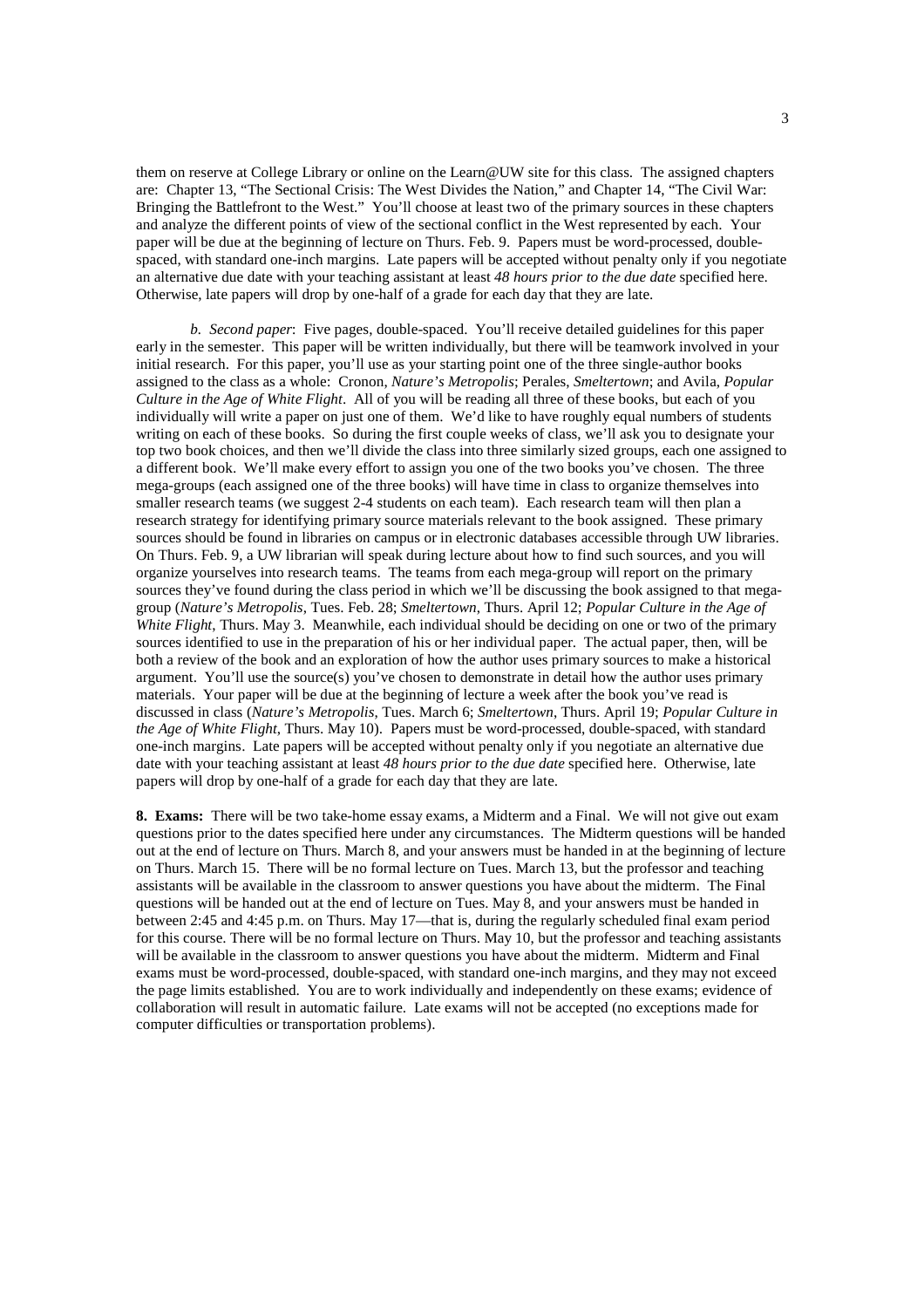## **Grades**

Your final grade will be determined using the following formula:

| Course participation | 20% |
|----------------------|-----|
| First paper          | 10% |
| Second paper         | 25% |
| Midterm exam         | 20% |
| Final exam           | 25% |

From time to time, you may be given the chance to enhance your course participation grade by attending a campus event relevant to the history of the American West and writing up a one-page response paper that relates that event to course content. Please check with your instructor to make sure an event that interests you is sufficiently relevant to course content before writing such a paper and turning it in.

# **Readings**

The following books are required for all students. They are available for purchase at the University Book Store, and are on reserve at College Library in Helen C. White Hall:

- William Deverell and Anne Hyde, eds., *The West in the History of the Nation: A Reader*, Vol. 2, *Since 1865* (Boston: Bedford/St. Martin's, 2000).
- William Cronon, *Nature's Metropolis: Chicago and the Great West* (New York: W.W. Norton, 1992).
- Monica Perales, *Smeltertown: Making and Remembering a Southwest Border Community* (Chapel Hill: University of North Carolina Press, 2010).
- Eric Avila, *Popular Culture in the Age of White Flight: Fear and Fantasy in Suburban Los Angeles* (Berkeley: University of California Press, 2004).
- There is also a small required course pack available for purchase at Bob's Copy Shop, 208 N. Charter St. This course pack consists of two chapters from Vol. 1 of *The West in the History of the Nation*. If you've taken History 461 and still have this book, you do not need to purchase the course pack. Copies of Vol. 1 are also on reserve at College Library. The assigned chapters are also available in electronic form on the Learn@UW site for this course.
- The following book *isn't required*, but it's *ever-so-highly recommended*. It's a more reliable source of relevant information about western history than, say, *Wikipedia*, because the entries are written by leading practitioners in the field. Those of you who purchase it may well find it to be a book you'll be happy to own for years to come. Still, it's expensive, so you might want to use one of the copies on reserve at College Library. None of the assignments in the book are required, but once you start reading them, you might get hooked. This is no boring compendium of useless facts, but rather a curious collection of brief, readable essays on an extraordinary range of topics. Why did the Pony Express last only a year? Why did Kansas bleed? What do state universities have to do with nineteenth-century federal land policy? Why do blue jeans have copper rivets? Why did women gain voting rights first in the West? What is a Wobbly? Who said, "raise less corn and more hell"? Who performed in the Wild West show? Why is Wounded Knee twice famous in western history? When *Dances With Wolves* won an Oscar in 1990, how long had it been since a western won the award? How did Las Vegas morph from a Mormon mission site to Sin City, U.S.A.? What is the "new western history"? You'll find the answers here:
- Howard Lamar, ed., *The New Encyclopedia of the American West* (New Haven, Conn.: Yale University Press, 1998). [Abbreviated as NEAW in syllabus.]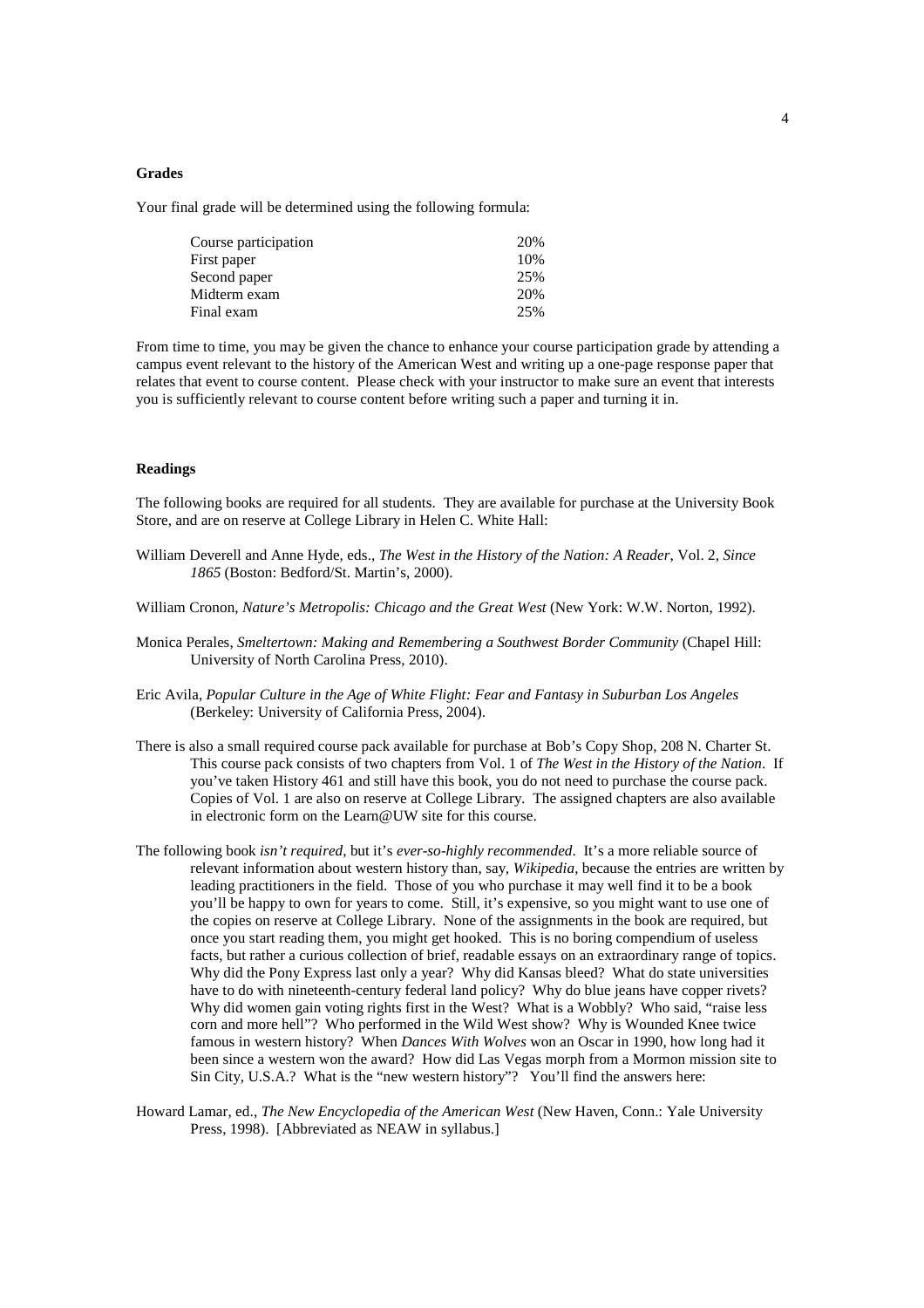#### **Calendar and Assignments**

*Week 1*

| Tues. Jan. $24$ : | Course Introduction                                                                                 |
|-------------------|-----------------------------------------------------------------------------------------------------|
| Thurs. Jan. 26:   | Making the West American                                                                            |
| Reading:          | The West, Introduction, pp. xv-xvii<br>Nature's Metropolis, Preface & Prologue, pp. xiii-xvii, 5-19 |

NEAW: physiography of the U.S.; Indians of California, of Texas, of the Great Basin, of the Great Plains, of the Northwest, of the Southwest; see also entries for various Native nations, tribes, & confederacies, such as Sioux (Dakota, Lakota), Ute, "Five Civilized Tribes," Pueblo, Cheyenne & Arapaho, Apache, Navajo, Modoc & Klamath; Indian languages; Texas, annexation of; Oregon controversy; Mexican War; Treaty of Guadalupe Hidalgo; Gadsden Purchase; frontier theory; Turner, Frederick Jackson; western history, 1970s-90s; Chicago; Wisconsin

# *Week 2*

| Tues. Jan. 31: | Incorporating the West                                                                                         |
|----------------|----------------------------------------------------------------------------------------------------------------|
| Thurs. Feb. 2: | Mining the West                                                                                                |
| Reading:       | Course pack (from The West, vol. 1, Chaps. 13 & 14, pp. 266-311)<br>Nature's Metropolis, Chaps. 1-2, pp. 23-93 |

NEAW: railroads; Compromise of 1850; California (up through American conquest & the Calif. gold rush); telegraph; transportation, overland; stagecoach; Russell, Majors & Waddell; Overland Mail Co.; Holladay, Ben; Holladay's stagecoach lines; Pony Express; Wells, Fargo & Co.; vigilantism; law & order; gold and silver rushes; Daly, Marcus; boomtowns; mining towns; Denver; mining, metal; mining law; mining engineer; Western Federation of Miners; prostitution; Kansas-Nebraska issue; popular sovereignty; Civil War in the West; Utah expedition of 1857-58; Latter Day Saints; polygamy; Young, Brigham

## *Week 3*

| Tues. Feb. $7:$ | <i>The West, part 4, Death Runs Riot</i>                                                                                       |
|-----------------|--------------------------------------------------------------------------------------------------------------------------------|
| Thurs. Feb. 9:  | Special presentation on finding primary sources<br>David Null, University Archivist<br>First paper due at beginning of lecture |

Reading: Nature's Metropolis, Chaps. 3-5, pp. 97-259

NEAW: buffalo; cattle industry; cattle towns; lumber industry; agricultural expansion; Cortina, Juan; Brown, John; Twain, Mark; Virginia City, Nevada; Sheridan, Philip Henry; Sherman, William Tecumseh; Chivington, John; Fetterman massacre; Sand Creek massacre; Washita, battle of; Cheyenne & Arapaho Indians; Cheyenne & Arapaho war; Bent brothers; Sioux (Dakota, Lakota) Indians; Mountain Meadows massacre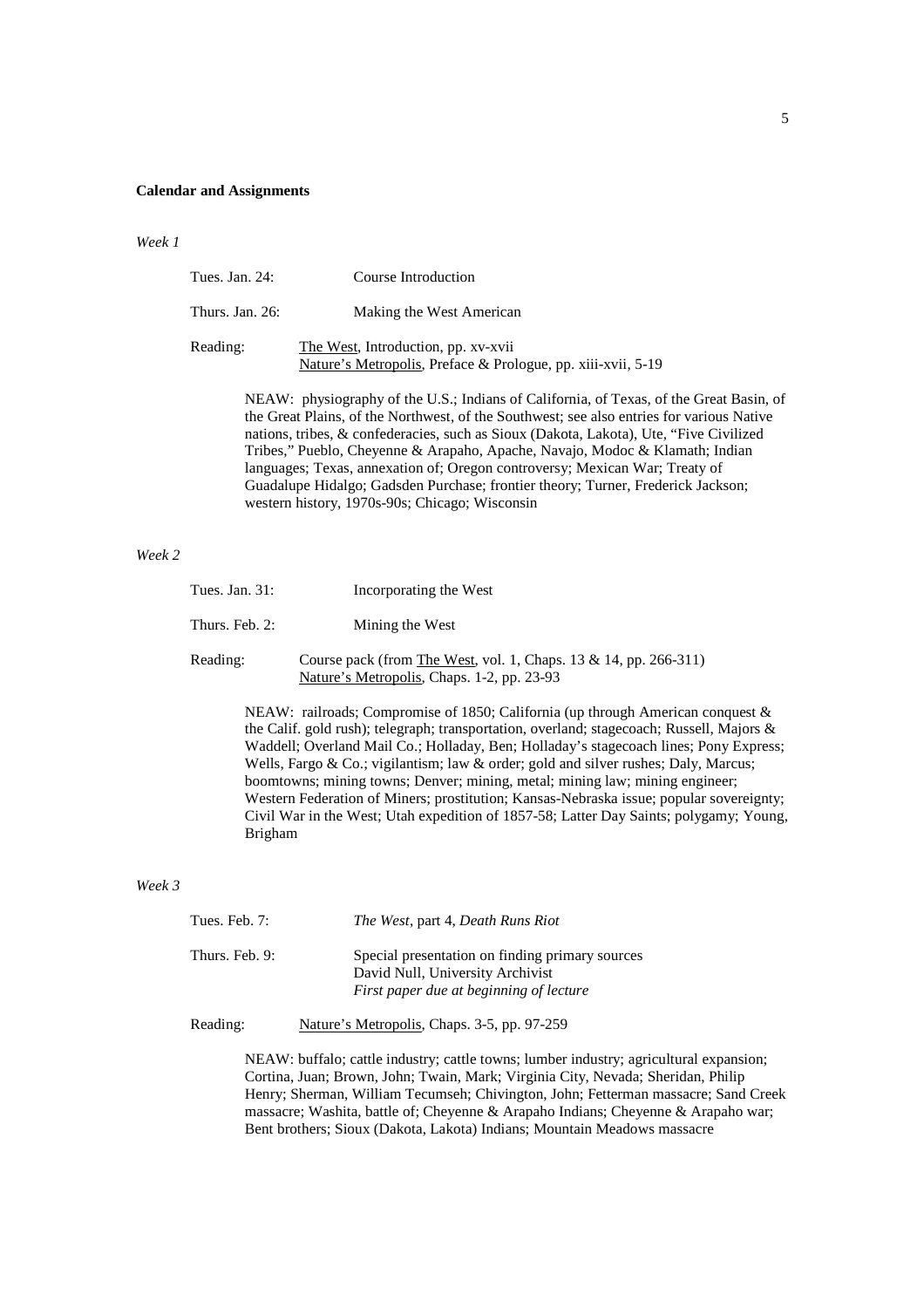## *Week 4*

| Tues. Feb. 14:  | The West, part 6, Fight No More Forever                                      |
|-----------------|------------------------------------------------------------------------------|
| Thurs. Feb. 16: | Creating the Range                                                           |
| Reading:        | The West, Chap. 2, pp. 22-45<br>Nature's Metropolis, Chaps. 6-8, pp. 263-369 |

NEAW: Black Hills; Indian wars, 1865-91; Little Big Horn, battle of; Nez Perce War; Red River War; Sitting Bull; Chief Joseph; Custer, George Armstrong; Howard, Oliver Otis; Miles, Nelson Appleton; land policy, 1780-1896; Homestead Act; Timber Culture Act; public domain; sod house; colleges & universities; Powell, John Wesley; sheep ranching; Basques; Navajo Indians; Navajo weaving; bonanza farming; wheat production; Red River of the North

# *Week 5*

| Tues. Feb. 21:  | <b>Railroad Blues</b>                      |
|-----------------|--------------------------------------------|
| Thurs. Feb. 23: | The West, part 7, Geography of Hope        |
| Reading:        | Nature's Metropolis, Epilogue, pp. 371-385 |

The West, Chap. 1, pp. 2-21, *plus* Chap. 3, document 13, pp. 59-63

NEAW: Central Pacific Railroad; Union Pacific Railroad; Denver and Rio Grande Western Railroad; Atchison, Topeka and Santa Fe Railroad; Southern Pacific Railroad; Burlington Northern Railroad; railroad land grants; transcontinental railroad surveys; Crocker, Charles; Hopkins, Mark; Huntington, Collis P.; Stanford, Leland; Durant, Thomas C.; Villard, Henry; Hill, James Jerome; Zion Co-operative Mercantile Institution; Apache Indians; Geronimo; African Americans on the frontier; immigration; Chinese Americans; Chinese immigration; Chinese, riots against; Irish immigration; Roosevelt, Theodore; Los Angeles, California (thru 1900); Udall family; Woodruff, Wilford; Carlisle Indian School; Cushing, Frank Hamilton; Wild West show; Cody, Buffalo Bill

## *Week 6*

|  | Tues. Feb. $28$ : | discussion of Nature's Metropolis |
|--|-------------------|-----------------------------------|
|--|-------------------|-----------------------------------|

Thurs. March 1: Reservations About Empire

#### Reading:

The West, Chap. 3, documents 9-12 & 14, pp. 46-59, 63-67

NEAW: U.S. Indian Policy, 1860-present (to 1900); Indian Affairs, Bureau of; Fort Laramie; Fort Laramie, treaty of (1851); Medicine Lodge, treaty of (1867); peace policy; Carleton, James Henry; Carson, Kit; Dawes Severalty Act; Dawes, Henry Laurens; Ghost Dance; Wounded Knee massacre; cities, growth of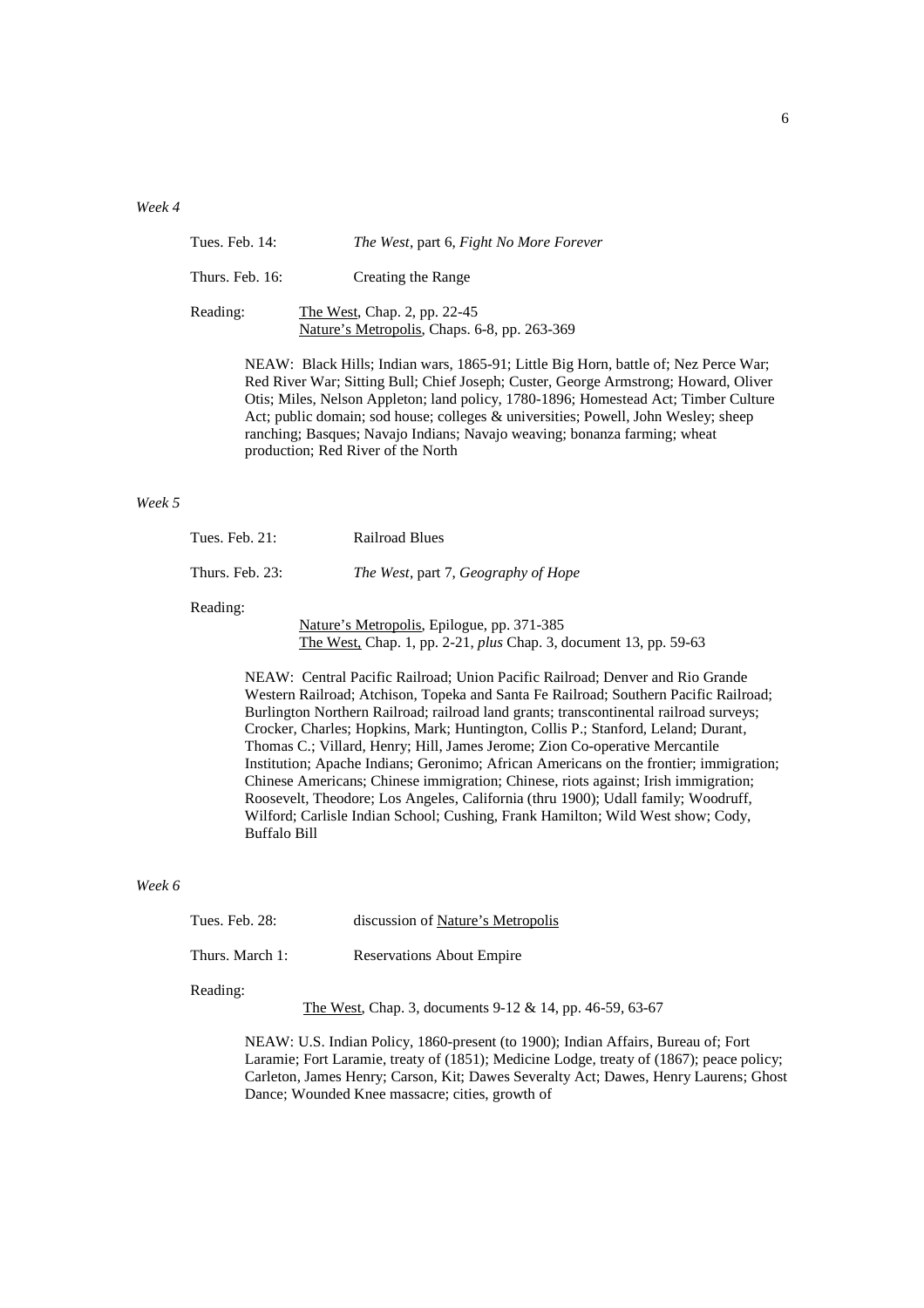*Week 7* 

| Tues. March 6:  | All-American Men?                                                                                                                                                  |
|-----------------|--------------------------------------------------------------------------------------------------------------------------------------------------------------------|
|                 | Nature's Metropolis papers due at beginning of lecture                                                                                                             |
|                 | option #1 film journal entry due at beginning of lecture                                                                                                           |
| Thurs. March 8: | An Army of Women                                                                                                                                                   |
|                 | MIDTERM EXAM QUESTIONS HANDED OUT                                                                                                                                  |
|                 | AT END OF LECTURE                                                                                                                                                  |
|                 | NEAW: men & manhood in western history; Wister, Owen; Remington, Frederic;                                                                                         |
|                 | Bunyan, Paul; lumberjack; cowboy; cowboy clothing; barbed wire; rodeo; women in<br>western history; woman suffrage; Calamity Jane; Duniway, Abigail Scott; Edmunds |
| Acts            |                                                                                                                                                                    |
|                 | NOTE: no discussion section meetings this week                                                                                                                     |
|                 |                                                                                                                                                                    |

## *Week 8*

| Tues. March 13:  | work on exams; professor and TAs available for consultation                   |
|------------------|-------------------------------------------------------------------------------|
| Thurs. March 15: | Protesting the West Agrarian<br>MIDTERM EXAMS DUE AT THE BEGINNING OF LECTURE |

*NOTE: no discussion section meetings this week* 

# *Week 9*

| Tues. March 20:  | Protesting the West Industrial |
|------------------|--------------------------------|
| Thurs. March 22: | Water, Woods, and Wilderness   |

| Reading: | The West, Chaps. 4-5, pp. 68-111           |
|----------|--------------------------------------------|
|          | Smeltertown, Intro. & Chaps. 1-2, pp. 1-93 |

NEAW: agrarian movements; agricultural expansion; Greenback Party; Populism; Populism in the Mountain West; Lease, Mary Elizabeth; Bryan, William Jennings; election of 1892; election of 1896; silver issue; coal mining; copper mining; Cripple Creek strikes; Waite, Davis; Industrial Workers of the World; labor movement; conservation movement; Muir, John; Carey Act; Newlands Reclamation Act; Taylor Grazing Act; cattle industry in the  $20<sup>th</sup>$  century; reclamation & irrigation; water in the trans-Mississippi West; California, water & the environment; Pinchot, Gifford; Boone & Crockett Club; wilderness; national parks and monuments; National Park Service; Yellowstone National Park; Yosemite National Park; tourist travel; El Paso, Texas; Mexican Americans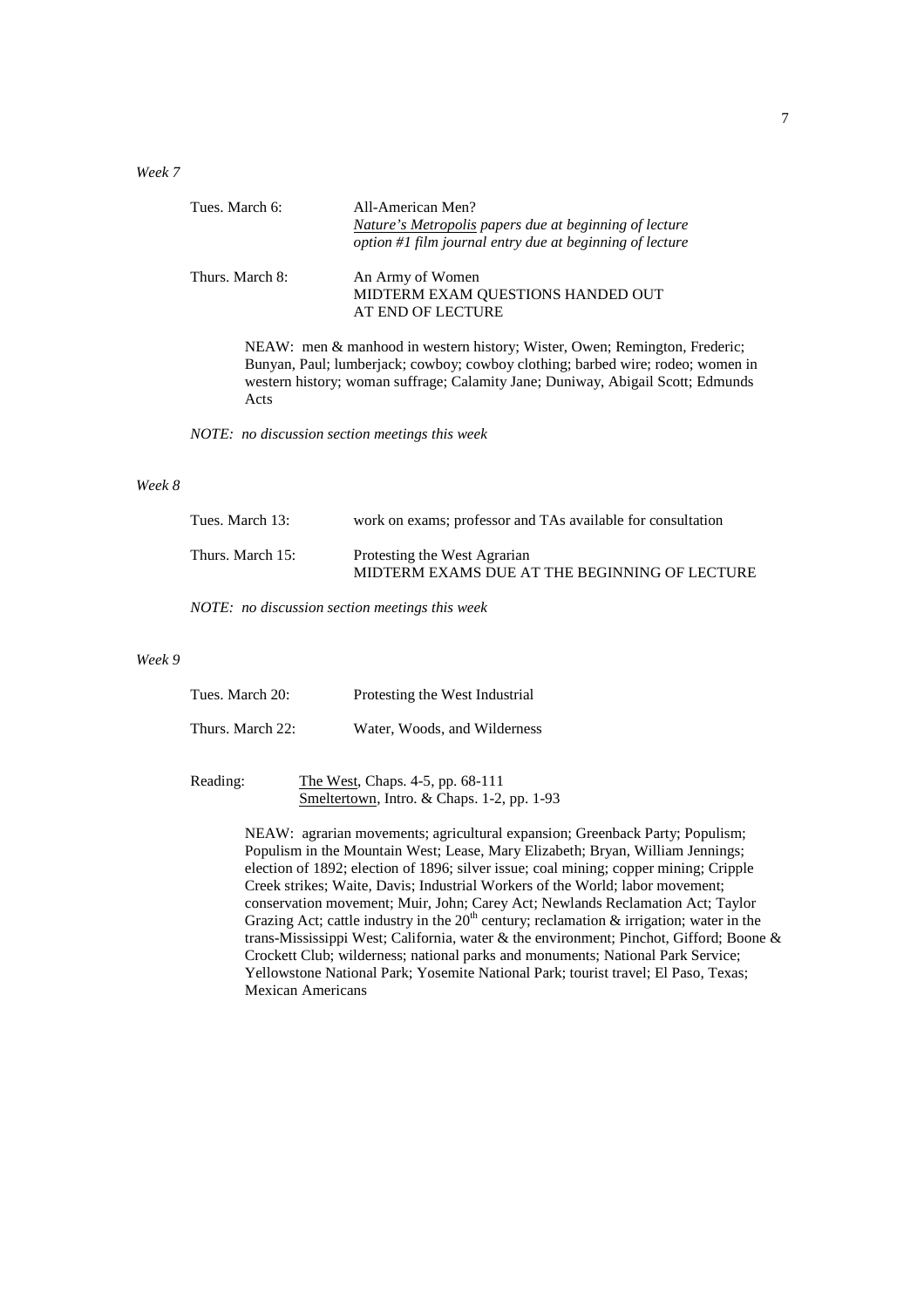*Week 10* 

| Tues. March 27:  | Goin' Back to T-Town                                                     |
|------------------|--------------------------------------------------------------------------|
| Thurs. March 29: | Oil, Soil, and Dust                                                      |
| Reading:         | The West, Chaps. 6-7, pp. 112-147<br>Smeltertown, Chaps. 3-5, pp. 97-222 |

NEAW: petroleum industry; dry farming; dust bowl; California, the Great Depression; Japanese immigration; Japanese Americans; Okies; Steinbeck, John; Oklahoma; Tulsa, Oklahoma

*Week 11 SPRING BREAK!!!* 

## *Week 12*

| Tues. April 10:  | Constructing the Wild West                                       |
|------------------|------------------------------------------------------------------|
| Thurs. April 12: | discussion of Smeltertown                                        |
|                  | NOTE: Thurs. evening, special screening of film "High Noon," TBA |
|                  |                                                                  |

Reading: The West, Chaps. 8-9, pp. 148-187 Smeltertown, Chap. 6 & Epilogue, pp. 225-277

> NEAW: dime novels; novel, western; Grey, Zane; L'Amour, Louis; Russell, Charles; artists of Taos and Santa Fe; Luhan, Mabel Dodge; O'Keefe, Georgia; Benton, Thomas Hart (1889-1975); Cather, Willa; Austin, Mary; Wilder, Laura Ingalls; films, western; motion picture industry; Wayne, John; radio & television, westerns on; music, western; music about the West; Civilian Conservation Corps

# *Week 13*

| Tues. April 17:  | Internments, Terminations, and the Roots of Resistance                                                                     |
|------------------|----------------------------------------------------------------------------------------------------------------------------|
| Thurs. April 19: | A Family Gathering<br>Smeltertown papers due at beginning of lecture                                                       |
| Reading:         | The West, Chaps. 10-11, 188-223<br>Popular Culture in the Age of White Flight, Preface & Chaps. 1-2,<br>pp. xiii-xvi, 1-64 |

NEAW: U.S. Indian policy, 1860-present (1900-present); Collier, John; Wheeler-Howard Act; Deer, Ada; Kaiser, Henry; aerospace industry; uranium mining; Los Alamos, New Mexico ; Nevada Proving Ground; California, World War II & Japanese American internment, and politics and racial tensions; Los Angeles, California (after 1900)